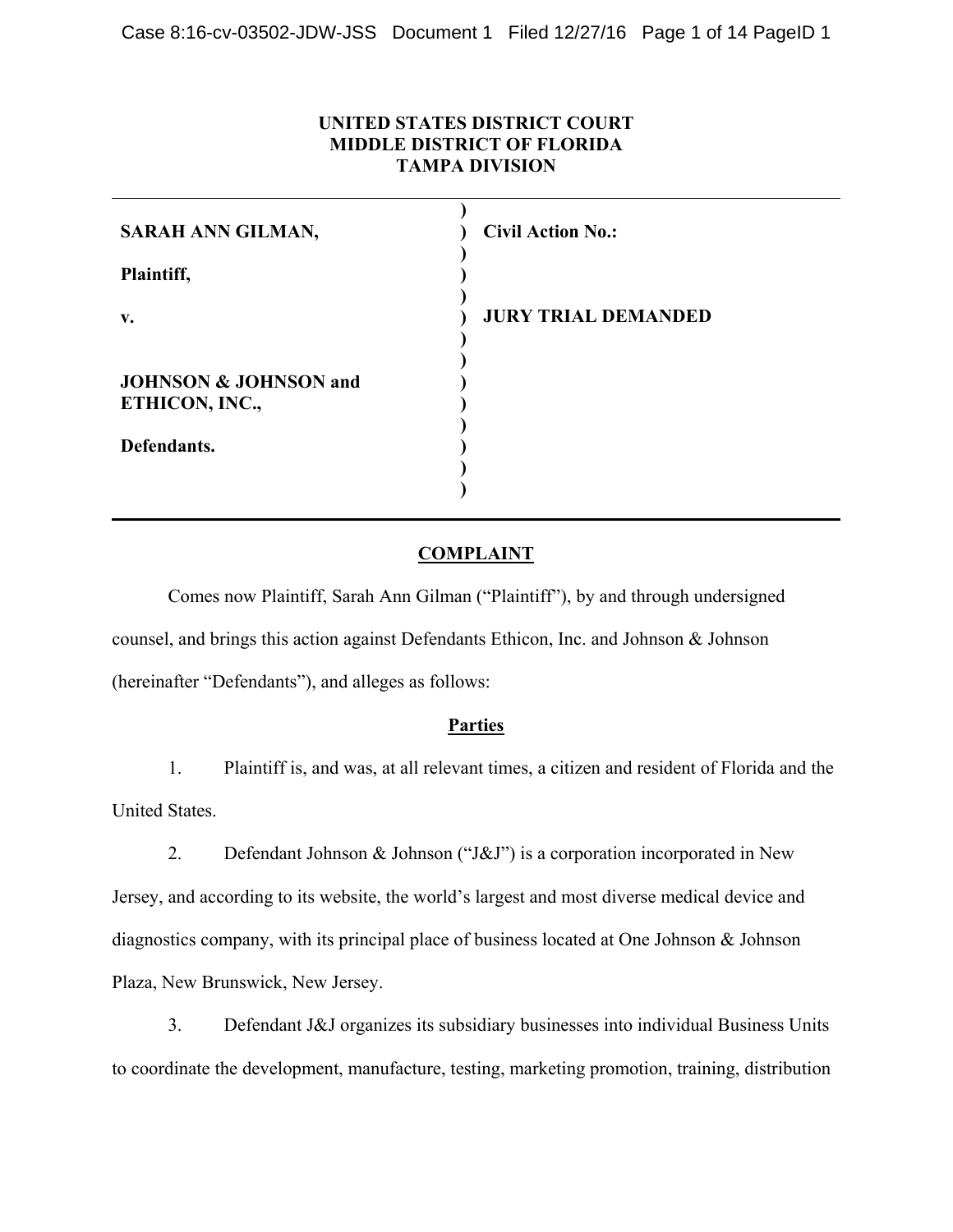and sale of its products, including but not limited to its hernia repair mesh products. Within J&J there are three sectors: medical devices and diagnostics, pharmaceutical, and consumer. Within the medical devices and diagnostic sector are "Business Units" including the "Ethicon Franchise." The Ethicon Franchise was charged by J&J with the design, development, promotion, marketing, testing, training, distribution and sale of the hernia repair mesh products at issue in this case. The Company Group Chairman and Worldwide Franchise Chairman for the Ethicon Franchise, Gary Pruden, is employed by J&J. The companies which comprise the Ethicon Franchise are thus controlled by J&J and include, but are not limited to, Ethicon Inc.

4. Defendant Ethicon, Inc. ("Ethicon") is a wholly owned subsidiary of Defendant Johnson & Johnson. Defendant Ethicon is a corporation incorporated in the State of New Jersey with its principal place of business in Somerville, New Jersey. Ethicon is authorized and registered to transact business within the State of Florida.

5. Ethicon is a medical device company involved in the research, development, testing, manufacture, production, marketing, promotion and/or sale of medical devices including Physiomesh (hereinafter may be referred to as the "product").

6. J&J, directly and/or through the actions of Ethicon, has at all pertinent times been responsible for the research, development, testing, manufacture, production, marketing, promotion, distribution and/or sale of Physiomesh.

7. Defendants are individually, jointly and severally liable to Plaintiff for damages suffered by Plaintiff arising from the Defendants' design, manufacture, marketing, labeling, distribution, sale and placement of its defective mesh products at issue in the instant action, effectuated directly and indirectly through their respective agents, servants, employees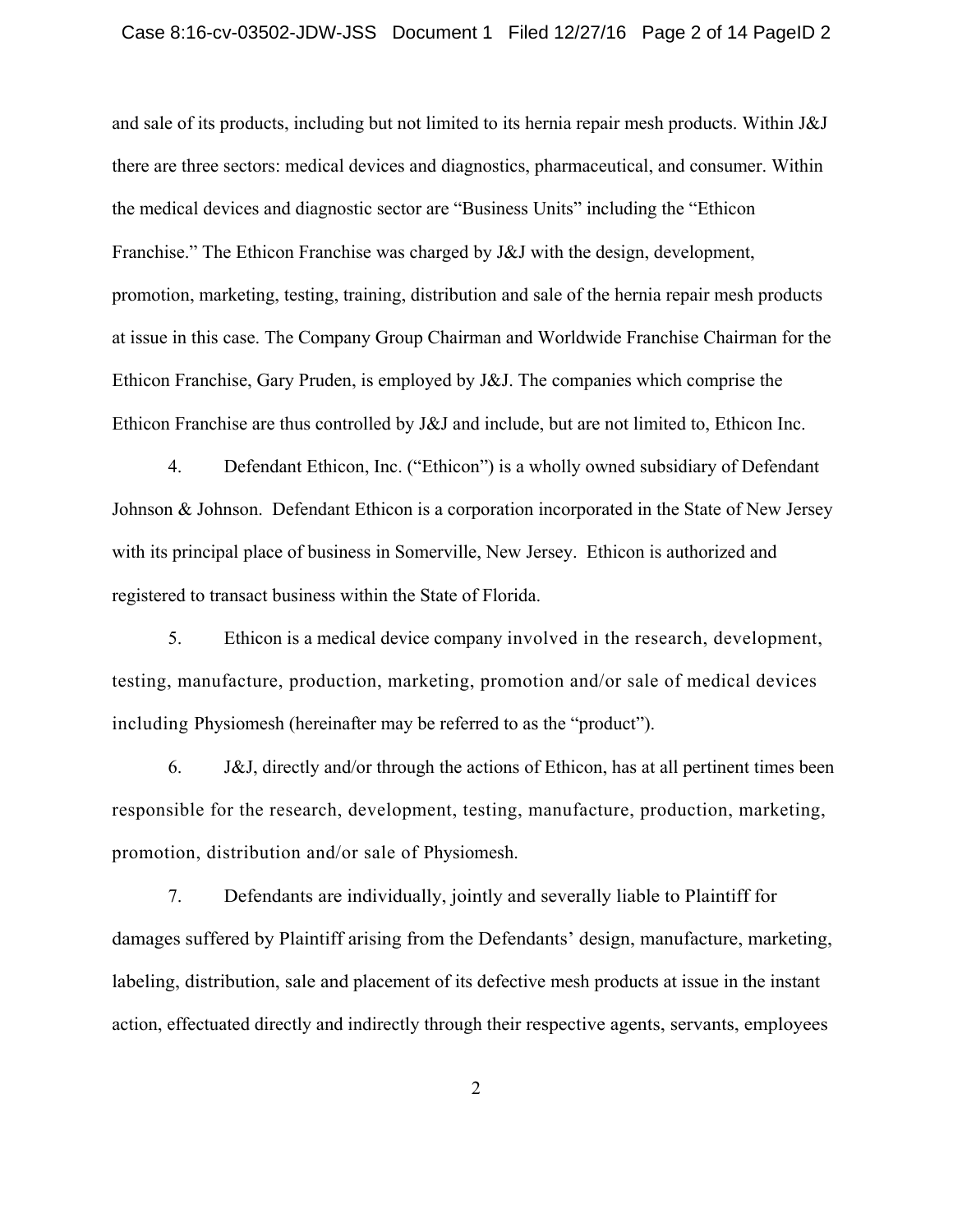and/or owners, all acting within the course and scope of their representative agencies, services, employments and/or ownership.

8. Defendants are vicariously liable for the acts and/or omissions of its employees and/or agents who were at all times relevant hereto acting on behalf of Defendants and within the scope of their employment or agency with Defendants.

#### **Jurisdiction and Venue**

9. This Court has subject-matter jurisdiction over this action pursuant to 28 U.S.C. § 1332(a) based on complete diversity of citizenship between Plaintiff and all Defendants. The amount in controversy exceeds \$75,000.

10. This Court has personal jurisdiction over each of the Defendants pursuant to the Florida Long-Arm Statute, § 48.193. Defendants transact business within the State of Florida, and Defendants committed tortious acts and omissions in Florida. Defendants' tortious acts and omissions caused injury to Plaintiff in the State of Florida. Defendants have purposefully engaged in the business of developing, manufacturing, publishing information, marketing, distributing, promoting and/or selling, either directly or indirectly, through third parties, as successor in interest, or other related entities, medical devices including Physiomesh in Florida, for which they derived significant and regular income. The Defendants reasonably expected that that their defective mesh products, including Physiomesh, would be sold and implanted in Florida.

11. Venue is proper in this Court pursuant to 28 U.S.C. § 1391(b)(2).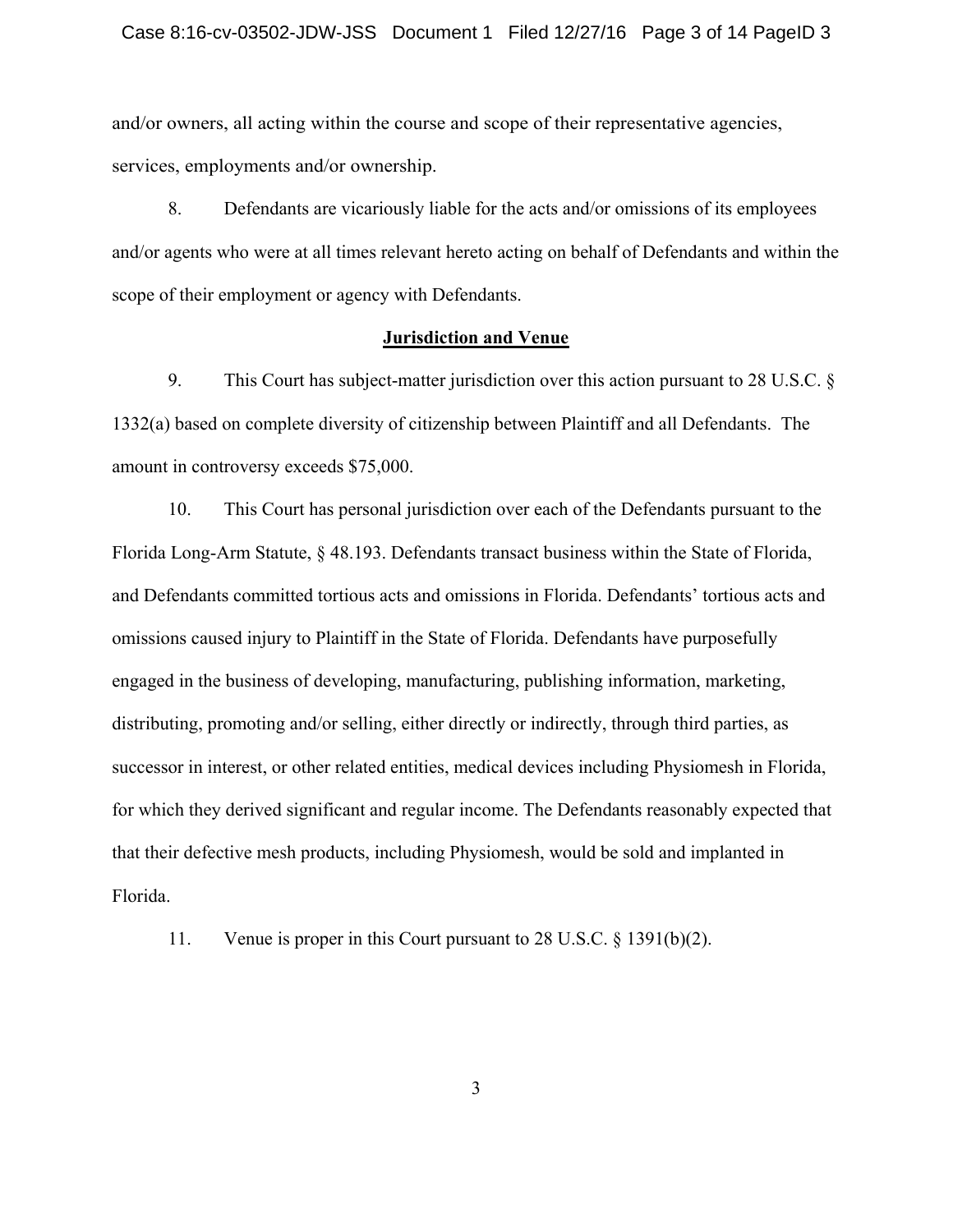#### **Facts Common To All Counts**

12. On or about February 3, 2016, Plaintiff had 15 x 20 cm Physiomesh Composite mesh, catalog number PHY1520V, implanted laparoscopically to repair a ventral hernia.

13. Defendants manufactured, sold, and/or distributed the Physiomesh device to Plaintiff, through her doctors, to be used for treatment of hernia repair. On or about August 17, 2016, Plaintiff was forced to undergo a revision surgery due to complications from Defendant's defective hernia mesh. At revision, Plaintiff was found to have abdominal bulge, recurrent hernia, pain, with adhesion complications. Plaintiff has suffered and will continue to suffer physical pain and mental anguish. Defendants were responsible for the research, design, development, testing, manufacture, production, marketing, promotion, distribution and sale of Physiomesh, including providing the warnings and instructions concerning the product.

14. Among the intended purposes for which Defendants designed, manufactured and sold Physiomesh was use by surgeons for hernia repair surgeries, the purpose for which the Physiomesh was implanted in Plaintiff.

15. Defendants represented to Plaintiff and Plaintiff's physicians that Physiomesh was a safe and effective product for hernia repair.

16. Defendants' Physiomesh was defectively designed and/or manufactured, was not reasonably safe for its intended use in hernia repair, and the risks of the design outweighed any potential benefits associated with the design. As a result of the defective design and/or manufacture of the Physiomesh, there was an unreasonable risk of severe adverse reactions to the mesh or mesh components including: chronic pain; recurrence of hernia; foreign body response; rejection; infection; inadequate or failure of incorporation/ingrowth; migration; scarification;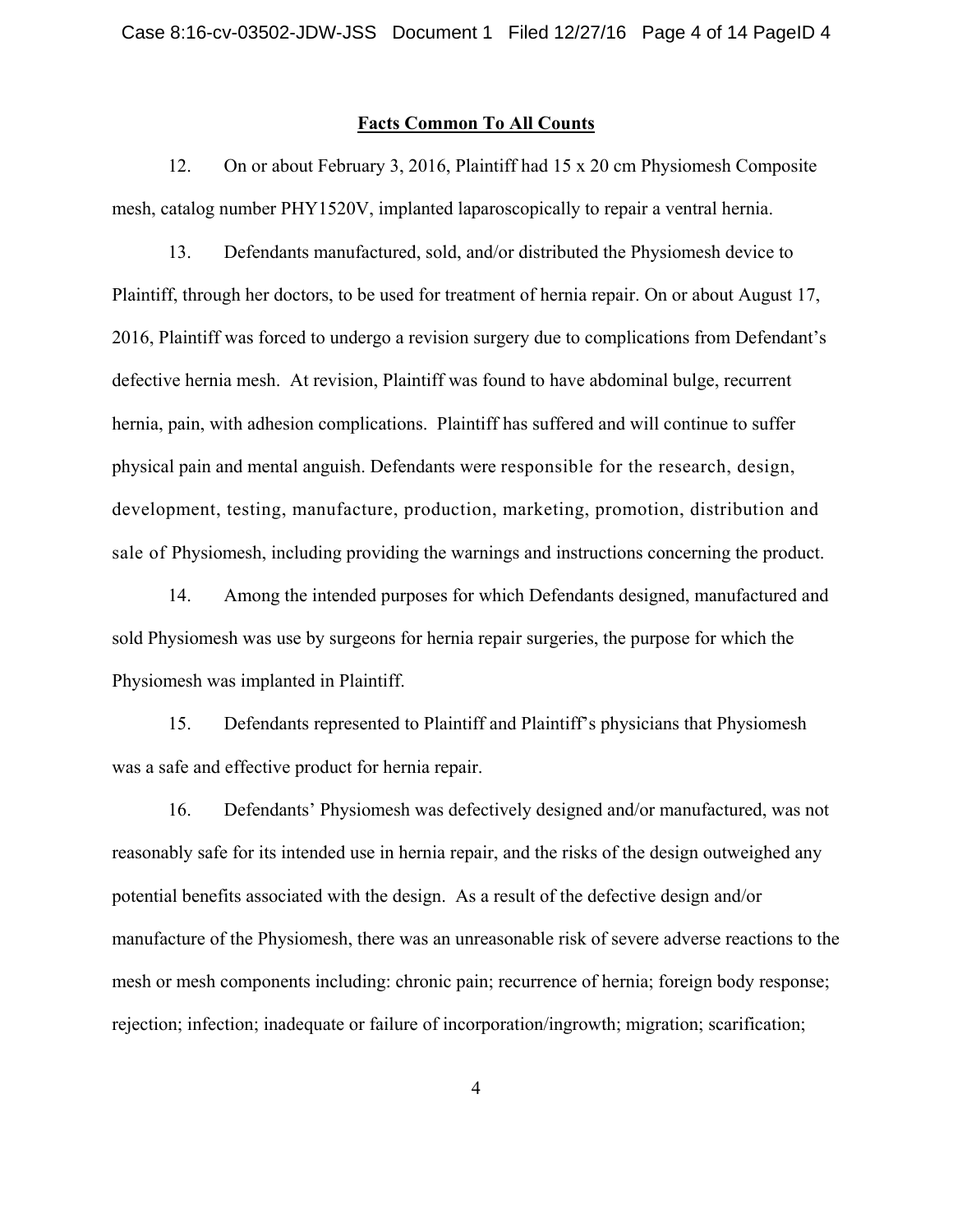deformation of mesh; improper wound healing; excessive and chronic inflammation; adhesions to internal organs; erosion; abscess; fistula formation; granulomatous response; seroma formation; nerve damage; tissue damage and/or death; and other complications.

17. Physiomesh has a unique design incorporating five (5) distinct layers: two layers of polyglecaprone-25 ("Monocryl") film covering two underlying layers of polydioxanone film ("PDS"), which in turn coat a polypropylene mesh. This design is not used in any other hernia repair product sold in the United States. The multi-layer coating was represented and promoted by the Defendants to prevent or minimize adhesion and inflammation and to facilitate incorporation of the mesh into the body, but it did not. Instead, the multi-layer coating prevented adequate incorporation of the mesh into the body and caused or contributed to an intense inflammatory and chronic foreign body response resulting in an adverse tissue reaction including migration and damage to surrounding tissue in the form of sclerotic, granulomatous and/or fibrotic tissue and improper healing.

18. When affixed to the body's tissue, the impermeable multi-layer coating of the Physiomesh prevents fluid escape, which leads to seroma formation, and which in turn can cause infection, abscess formation and other complications.

19. The multi-layer coating provides a breeding ground for bacteria in which the bacteria cannot be eliminated by the body's immune response, which allows infection to proliferate.

20. The multi-layer coating of Defendants' Physiomesh is cytotoxic, immunogenic, and not biocompatible, which causes or contributes to complications such as delayed wound healing, inflammation, foreign body response, rejection, infection, and other complications.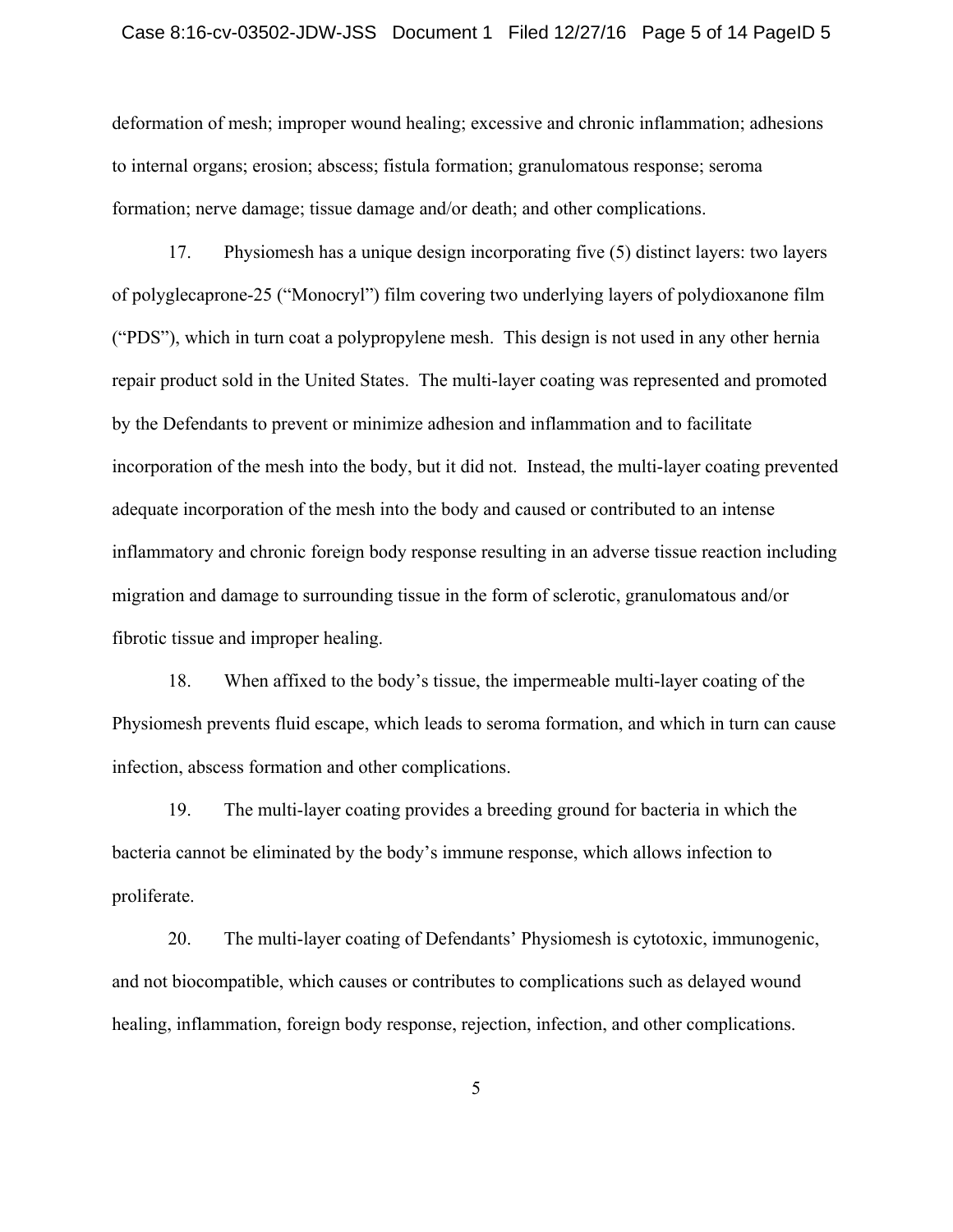21. Defendants knew or should have known of the cytotoxic and immunogenic properties of the multi-layer coating of the Physiomesh prior to introducing it into the stream of commerce.

22. When the multi-layer coating of the Physiomesh is disrupted and/or degrades, the "naked" polypropylene mesh is exposed to the adjoining tissue and viscera, and can become adhered to organs, and cause damage to organs, and potentiate fistula formation.

23. These manufacturing and design defects associated with the Physiomesh were directly and proximately related to the injuries suffered by Plaintiff Sarah Ann Gilman.

24. Neither Plaintiff Sarah Ann Gilman nor her implanting physician were adequately warned or informed by Defendants of the defective and dangerous nature of Physiomesh. Moreover, neither Plaintiff Sarah Ann Gilman nor her implanting physician were adequately warned or informed by Defendants of the risks associated with the Physiomesh or the frequency, severity, or duration of such risks.

25. The Physiomesh implanted in Plaintiff Sarah Ann Gilman failed to reasonably perform as intended. The mesh caused serious injury and had to be surgically removed via invasive surgery, and necessitated additional invasive surgery to repair the hernia that the Physiomesh was initially implanted to treat.

26. Plaintiff Sarah Ann Gilman's severe adverse reaction, and the necessity for surgical removal of the Physiomesh, directly and proximately resulted from the defective and dangerous condition of the product and Defendants' defective and inadequate warnings about the risks associated with the product, and the frequency, severity and duration of such risks. Plaintiff Sarah Ann Gilman has suffered, and will continue to suffer, both physical injury and pain and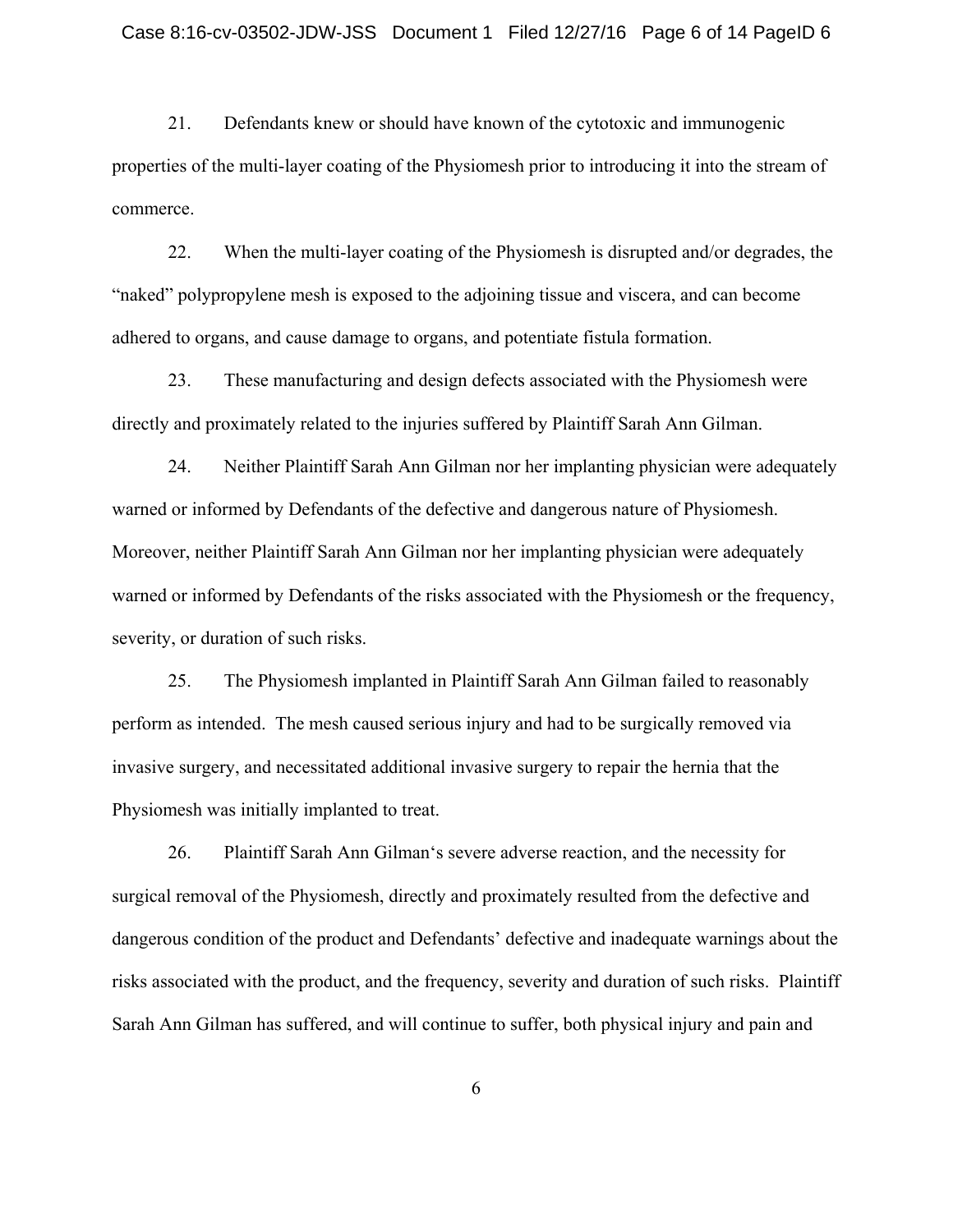mental anguish, permanent and severe scarring and disfigurement, lost wages and earning capacity, and has incurred substantial medical bills and other expenses, resulting from the defective and dangerous condition of the product and from Defendants' defective and inadequate warnings about the risks associated with the product.

## **COUNT I Strict Product Liability: Defective Design**

27. Plaintiff incorporates herein by reference the allegations in all prior paragraphs as if fully set forth herein.

28. At the time the Physiomesh that was implanted in Plaintiff Sarah Ann Gilman's body, the product was defectively designed. As described above, there was an unreasonable risk that the product would not perform safely and effectively for the purposes for which it was intended, and Defendants failed to design against such dangers, and failed to provide adequate warnings and instructions concerning these risks.

29. Defendants expected and intended the Physiomesh product to reach users such as Plaintiff in the condition in which the product was sold.

30. The implantation of Physiomesh in Plaintiff's body was medically reasonable, and was a type of use that Defendants intended and foresaw when it designed, manufactured and sold the product.

31. The risks of the Physiomesh significantly outweigh any benefits that Defendants contend could be associated with the product. The multi-layer coating, which is not used in any other hernia mesh product sold in the United States, prevents tissue from incorporating into the mesh, leading to encapsulation, deformation, scarification and contraction, migration, erosion and rejection. The impermeable multi-layer coating leads to seroma formation, and provides a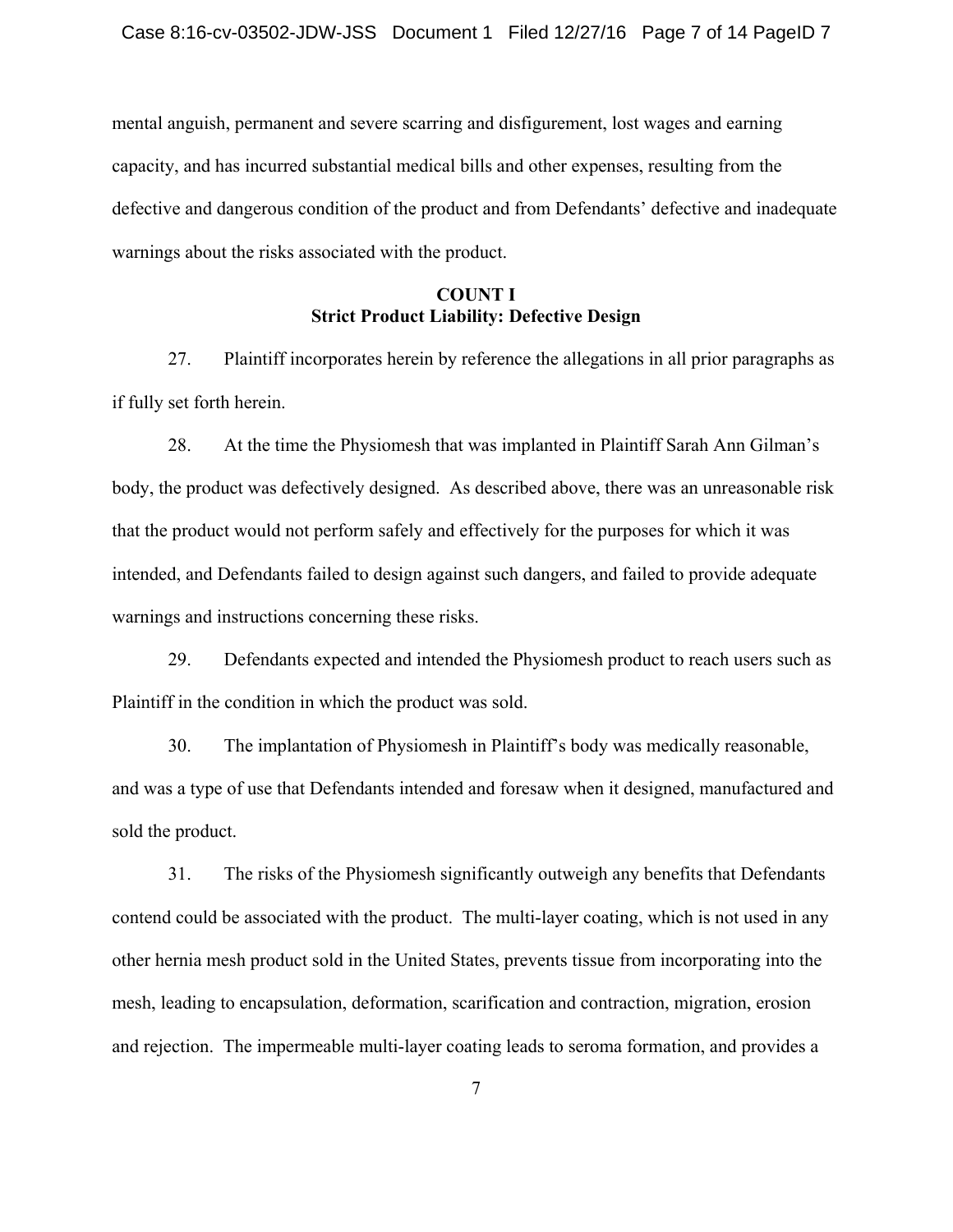#### Case 8:16-cv-03502-JDW-JSS Document 1 Filed 12/27/16 Page 8 of 14 PageID 8

breeding ground for infection, and protects bacteria from being eliminated by the body's natural immune response.

32. The multi-layer coating of the Physiomesh, which was marketed, promoted and intended as a barrier against adhesion to the internal organs, was only temporary; it was expected and intended to degrade over time inside the body. Thus, this coating prevented tissue ingrowth in the short term, and degraded in the long-term, eventually leaving the "naked" polypropylene mesh exposed to the internal viscera and tissues. The degradation of this multi-layer coating caused or exacerbated an intense inflammatory and foreign body reaction. Once exposed to the viscera, the polypropylene mesh will inevitably adhere to the viscera, initiating a cascade of adverse consequences. Any purported beneficial purpose of the multi-layer coating (to prevent adhesion to the internal viscera and organs) was non-existent; the product provided no benefit while substantially increasing the risks to the patient.

33. The polypropylene mesh within the defective multi-layer coating of the Physiomesh was in itself dangerous and defective, particularly when used in the manner intended by Defendants in the Physiomesh. When implanted adjacent to the intestines and other internal organs, as Defendants intended for Physiomesh, polypropylene mesh is unreasonably susceptible to adhesion, bowel perforation or erosion, fistula formation and bowel strangulation or hernia incarceration, and other injuries.

34. The appropriate treatment for complications associated with Physiomesh involves additional invasive surgery to remove the mesh from the body, thus eliminating any purported benefit that the mesh was intended to provide to the patient.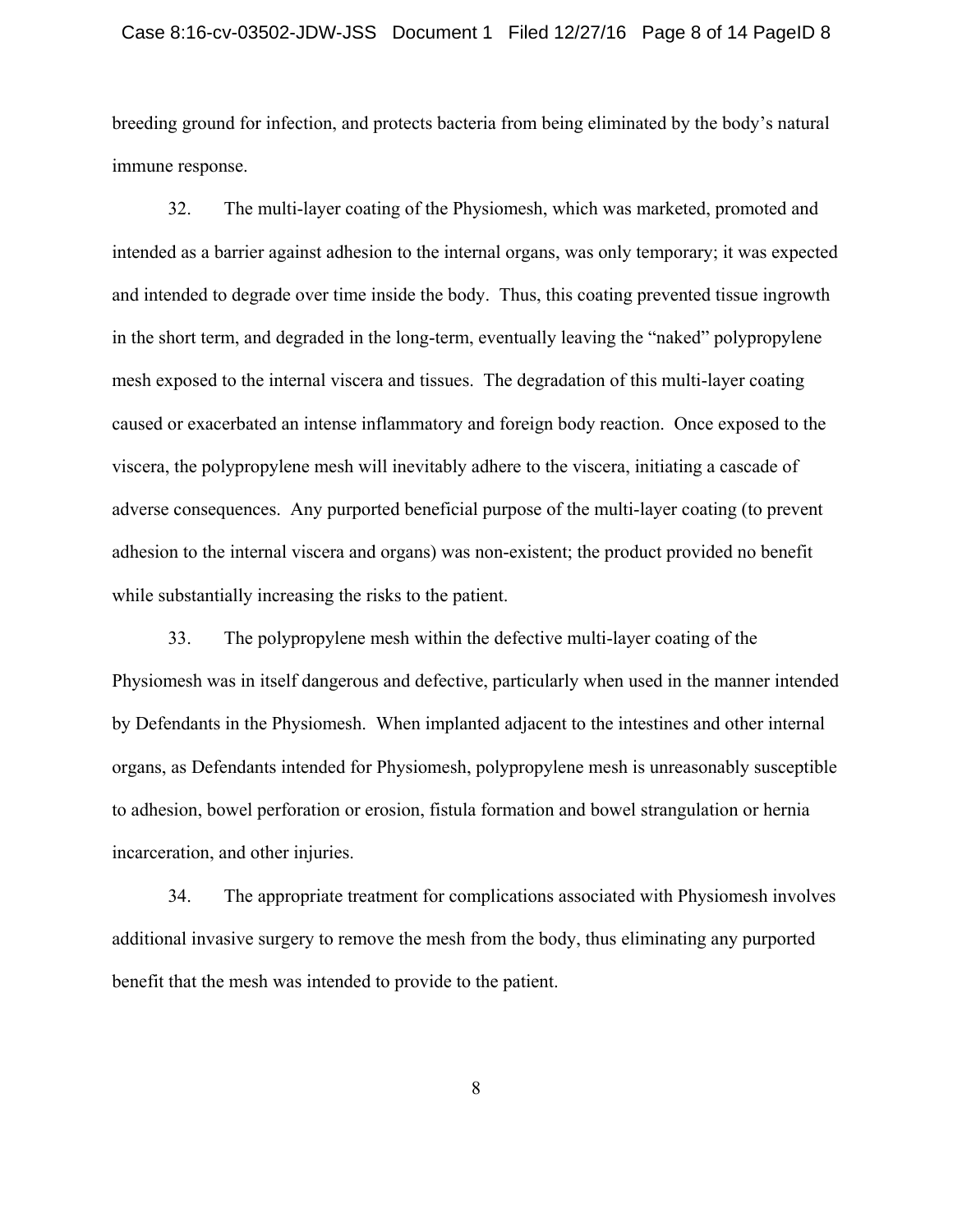35. Physiomesh was designed and intended for intraperitoneal implantation, which involved the product being implanted in contact with the intestines and/or other internal organs, which unnecessarily increased the risks of adhesion, erosion, fistula formation, and other injuries.

36. At the time the Physiomesh was implanted in Plaintiff, there were safer feasible alternative designs for hernia mesh products that would have prevented the injuries she suffered.

37. The Physiomesh product cost significantly more than competitive products because of its unique multi-layer coating, even though the multi-layer coating provided no benefit to consumers, and increased the risks to patients implanted with these devices.

38. The Physiomesh implanted in Plaintiff failed to reasonably perform as intended, and had to be surgically removed necessitating further invasive surgery to repair the very issue that the product was intended to repair, and thus provided no benefit to her.

39. As a direct and proximate result of the defective and unreasonably dangerous condition of the product, Plaintiff suffered injuries and damages as summarized herein.

#### **COUNT II Strict Product Liability: Failure to Warn**

40. Plaintiff incorporates herein by reference the allegations in all prior paragraphs as if fully set forth herein.

41. At the time the Physiomesh that was implanted in Plaintiff's body, the warnings and instructions provided by Defendants for the Physiomesh were inadequate and defective. As described above, there was an unreasonable risk that the product would not perform safely and effectively for the purposes for which it was intended, and Defendants failed to design and/or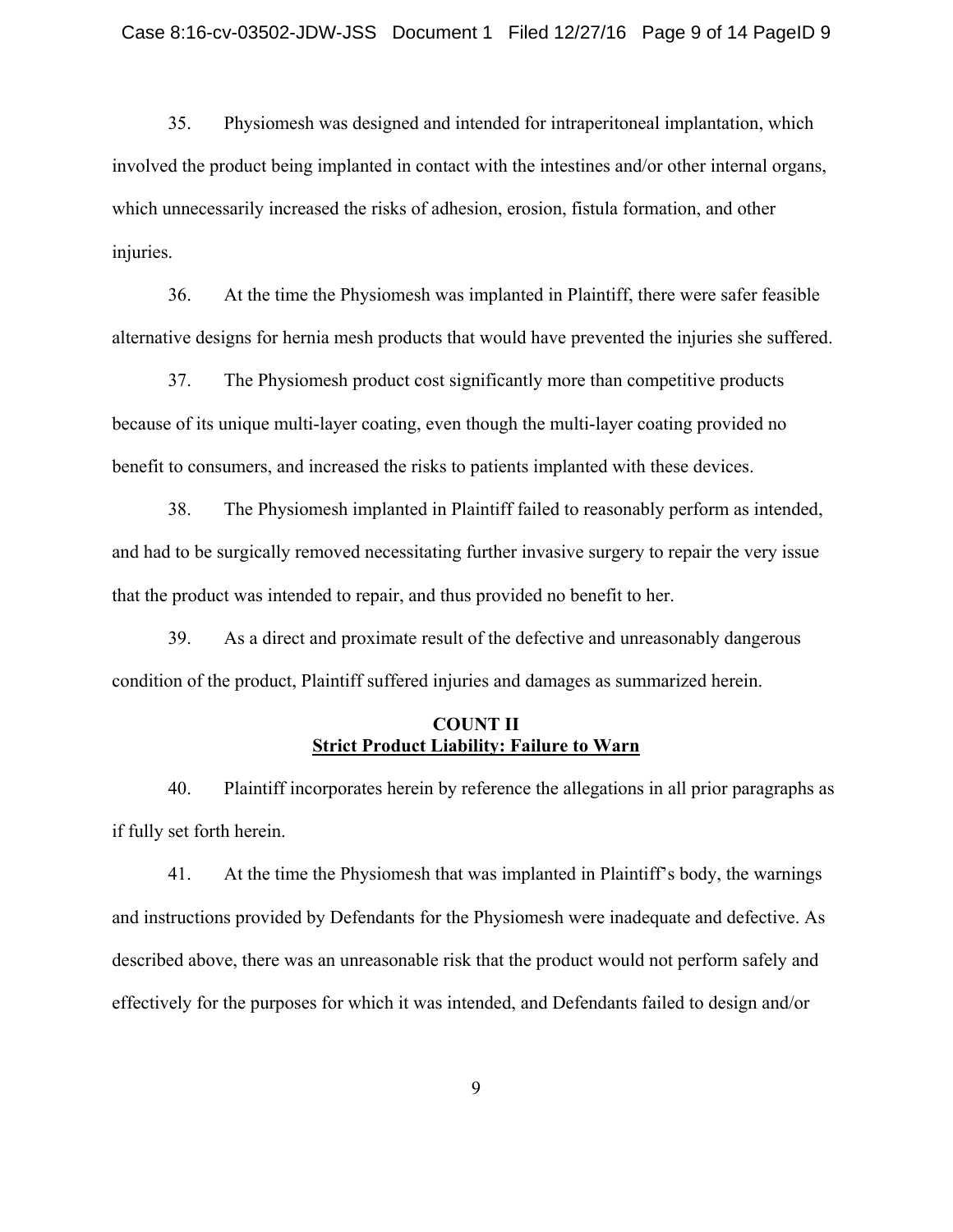manufacture against such dangers, and failed to provide adequate warnings and instructions concerning these risks.

42. Defendants expected and intended the Physiomesh product to reach users such as Plaintiff in the condition in which the product was sold.

43. Plaintiff and her physicians were unaware of the defects and dangers of Physiomesh, and were unaware of the frequency, severity and duration of the defects and risks associated with the Physiomesh.

44. The Defendants' Instructions for Use provided with the Physiomesh expressly understates and misstates the risks known to be associated specifically with the Physiomesh by stating that "Potential adverse reactions are those typically associated with surgically implantable materials." No other surgical mesh sold in the United States – and no other "surgically implantable material" – suffers the same serious design flaws as Physiomesh. No other device or material contains the dangerous and defective multi-layer coating, which itself causes or increases the risks of numerous complications, including prevention of incorporation, increased risk of seroma formation, immunologic response, increased risk for infection, and increased inflammatory reaction and foreign body response. Defendants provided no warning to physicians about the risks or increased risks specifically associated with the unique design of the Physiomesh.

45. The Defendants' Instructions for Use for the Physiomesh failed to adequately warn Plaintiff's physicians of numerous risks which Defendants knew or should have known were associated with the Physiomesh, including the risks of the product's inhibition of tissue incorporation, pain, immunologic response, dehiscence, encapsulation, rejection, migration,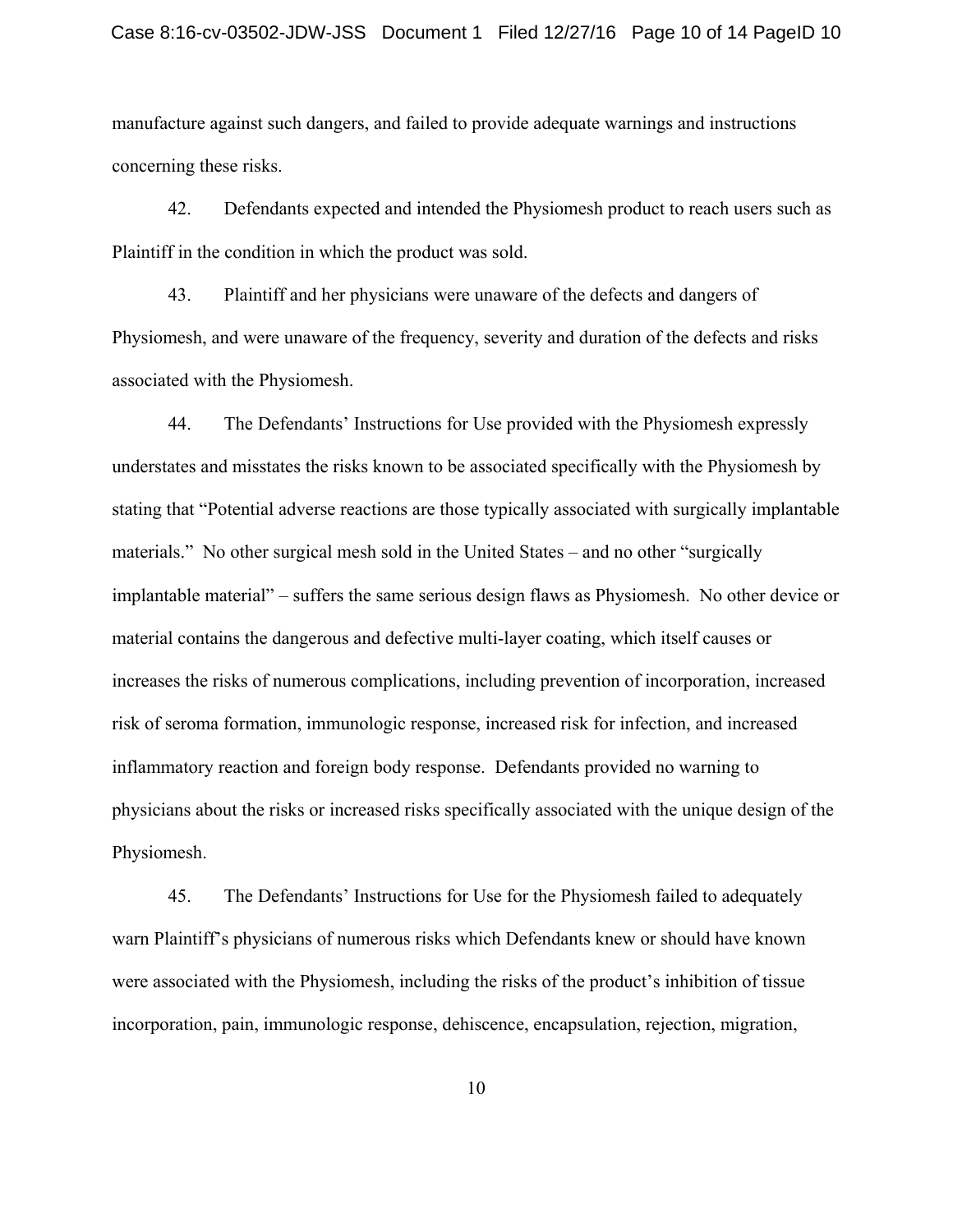scarification, shrinkage/contraction, adhesion to internal organs and viscera, erosion through adjacent tissue and viscera, bowel obstruction, failure of repair/hernia recurrence, or hernia incarceration or strangulation.

46. Defendants failed to adequately train or warn Plaintiff or her physicians about the necessity for invasive surgical intervention in the event of complications, or how to properly treat such complications when they occurred.

47. Defendants failed to adequately warn Plaintiff or her physicians that the necessary surgical removal of the Physiomesh in the event of complications would leave the hernia unrepaired, and would necessitate further medical treatment to attempt to repair the same hernia that the failed Physiomesh was intended to treat.

48. Defendants represented to physicians, including Plaintiff's physician, that the multi-layer coating would prevent or reduce adhesion, and expressly intended for the Physiomesh to be implanted in contact with the intestines and internal organs and marketed and promoted the product for said purpose. Defendants failed to warn physicians that the multi-layer coating prevented tissue ingrowth, which is the desired biologic response to an implantable mesh device. Defendants failed to warn physicians that the multi-layer coating was only temporary and therefore at best would provide only a temporary adhesion barrier, and when the coating inevitably degraded, the exposed polypropylene would become adhered to the organs or tissue.

49. With respect to the complications that were listed in the Defendants' warnings, Defendants provided no information or warning regarding the frequency, severity and duration of those complications, even though the complications associated with Physiomesh were more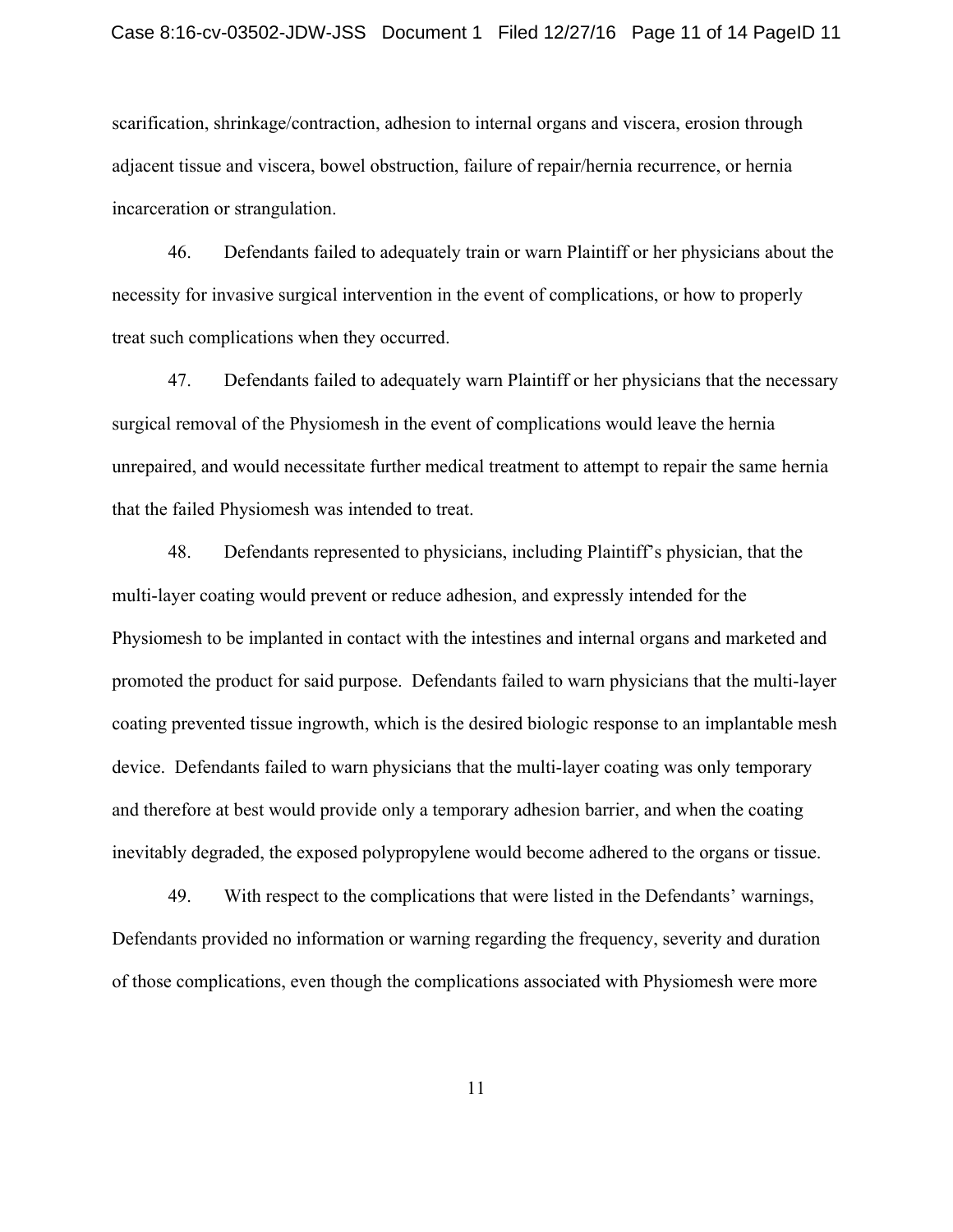frequent, more severe and lasted longer than those with safer feasible alternative hernia repair treatments.

50. If Plaintiff and/or her physicians had been properly warned of the defects and dangers of Physiomesh, and of the frequency, severity and duration of the risks associated with the Physiomesh, Plaintiff would not have consented to allow the Physiomesh to be implanted in her body, and Plaintiff physicians would not have implanted the Physiomesh in Plaintiff.

51. As a direct and proximate result of the inadequate and defective warnings and instructions, Plaintiff suffered injuries and damages as summarized herein.

## **COUNT III Negligence**

52. Plaintiff incorporates herein by reference the allegations in all prior Paragraphs as if fully set forth herein.

53. Defendants had a duty to use reasonable care in designing, testing, inspecting, manufacturing, packaging, labeling, marketing, distributing, and preparing written instructions and warnings for Physiomesh, but failed to do so.

54. Defendants knew, or in the exercise of reasonable care should have known, that Physiomesh was defectively and unreasonably designed and/or manufactured, and was unreasonably dangerous and likely to injure patients in whom Physiomesh was implanted. Defendants knew or should have known that Plaintiff and Plaintiff's physicians were unaware of the dangers and defects inherent in the Physiomesh.

55. As a direct and proximate result of Defendants' negligence in designing, testing, inspecting, manufacturing, packaging, labeling, marketing, distributing, and preparing written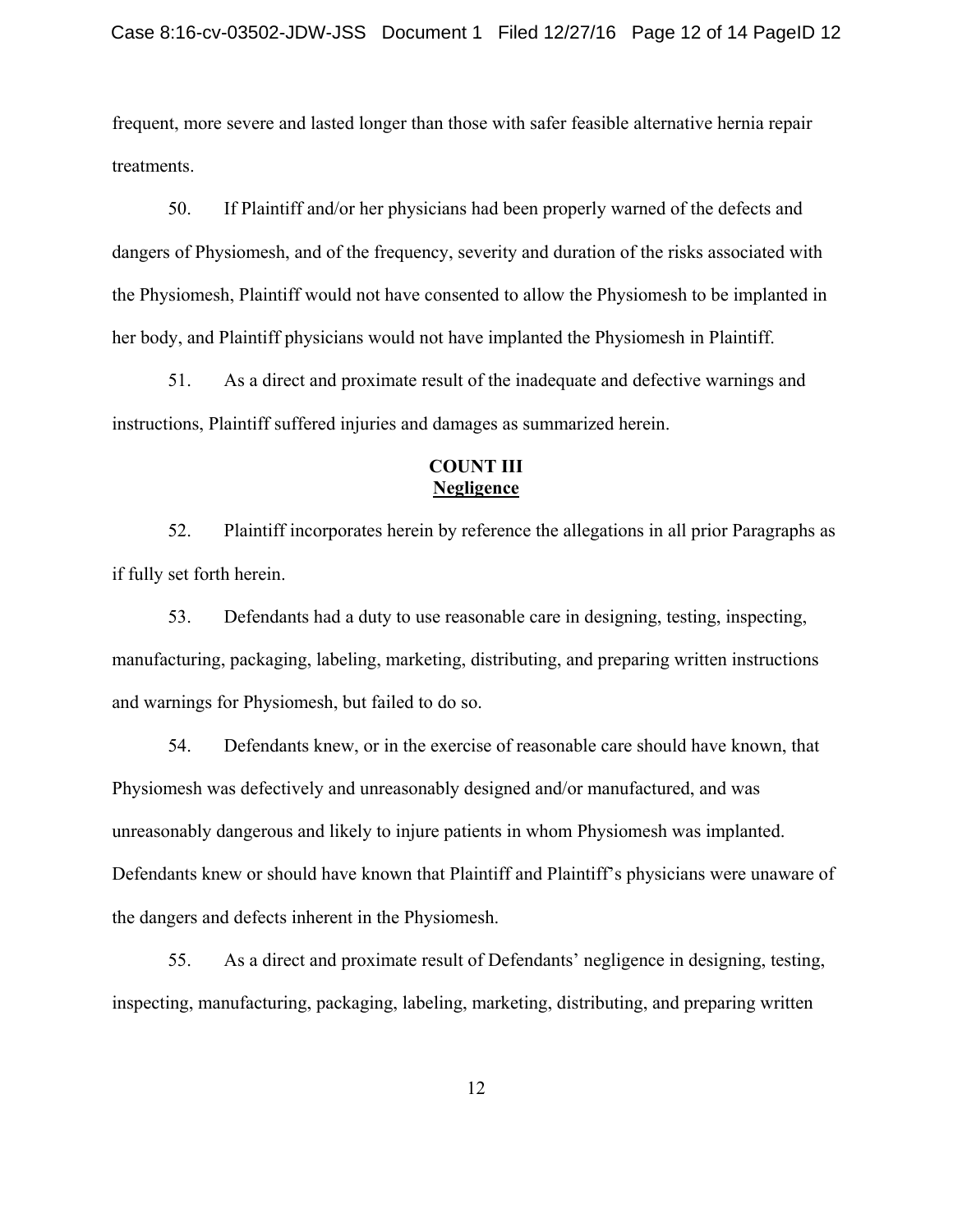instructions and warnings for Physiomesh, Plaintiff suffered injuries and damages as summarized herein.

## **COUNT IV Punitive Damages**

56. Plaintiff incorporate herein by reference the allegations in all prior paragraphs as if fully set forth herein.

57. Defendants continued to manufacture and sell Physiomesh after obtaining knowledge and information that the product was defective and unreasonably unsafe. Defendants were aware of the probable consequences of implantation of the dangerous and defective Physiomesh, including the risk of failure and serious injury, such as suffered by Plaintiff Sarah Ann Gilman. Defendants willfully and deliberately failed to avoid those consequences, and in doing so, Defendants acted with conscious indifference, indifference to, and/or flagrant disregard of, the safety of those persons who might foreseeably have been harmed by the Physiomesh product, including Plaintiff, justifying the imposition of punitive damages.

 WHEREFORE, as a result of the acts and omissions and conduct of Defendants set forth herein, Plaintiff Sarah Ann Gilman is entitled to recover for her personal injuries; past, present, and future medical and related expenses; past, present, and future lost wages; past, present and future loss of earning capacity; and past, present and future mental and physical pain and suffering; and Plaintiff is entitled to punitive damages in an amount sufficient to punish, penalize and deter Defendants from such conduct.

 Plaintiff demands trial by jury, judgment against Defendants, jointly and severally, for compensatory and punitive damages in an amount not less than \$75,000, as well as costs, attorney fees, interest, or any other relief, monetary or equitable, to which she is entitled.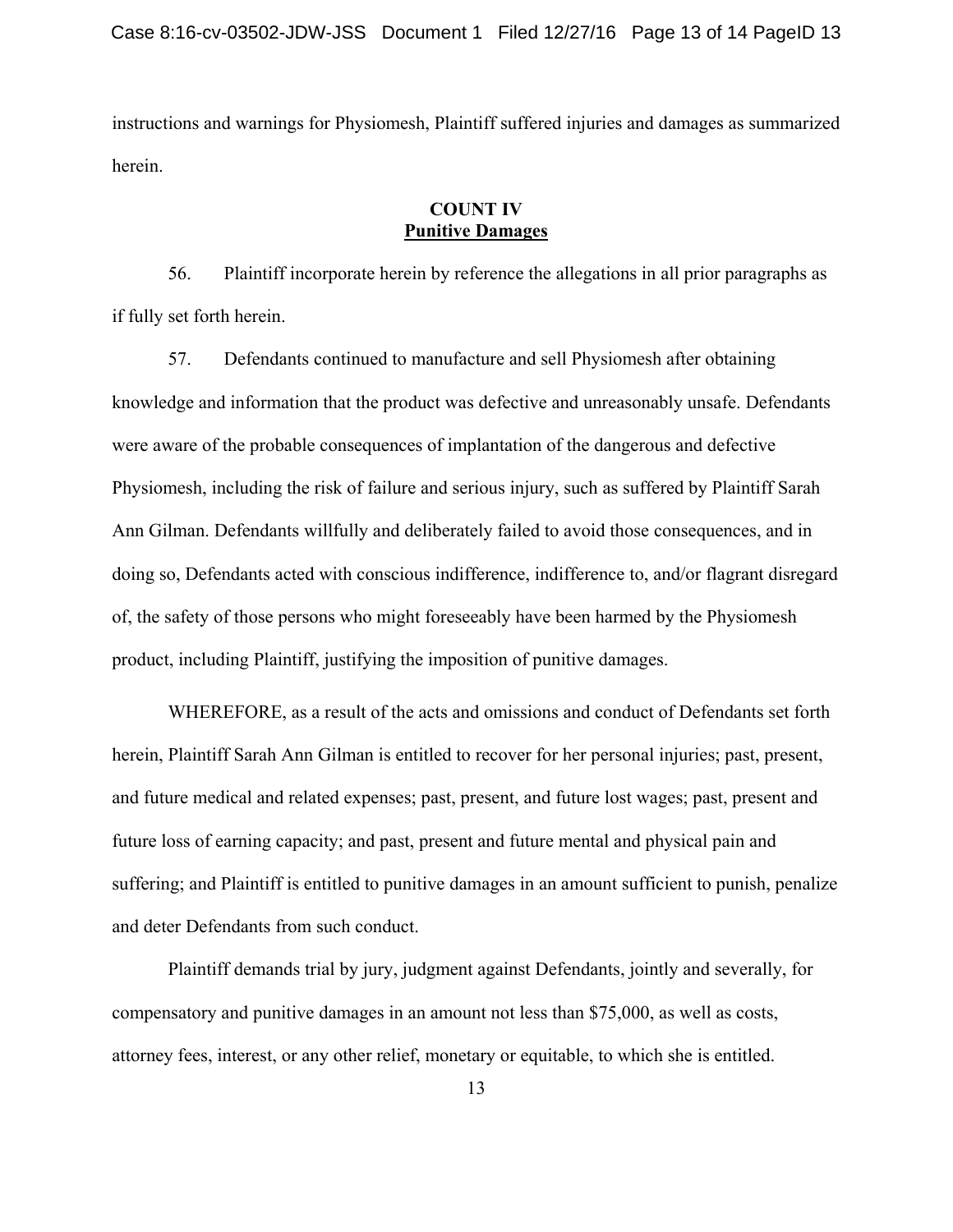

*Attorneys for Plaintiff*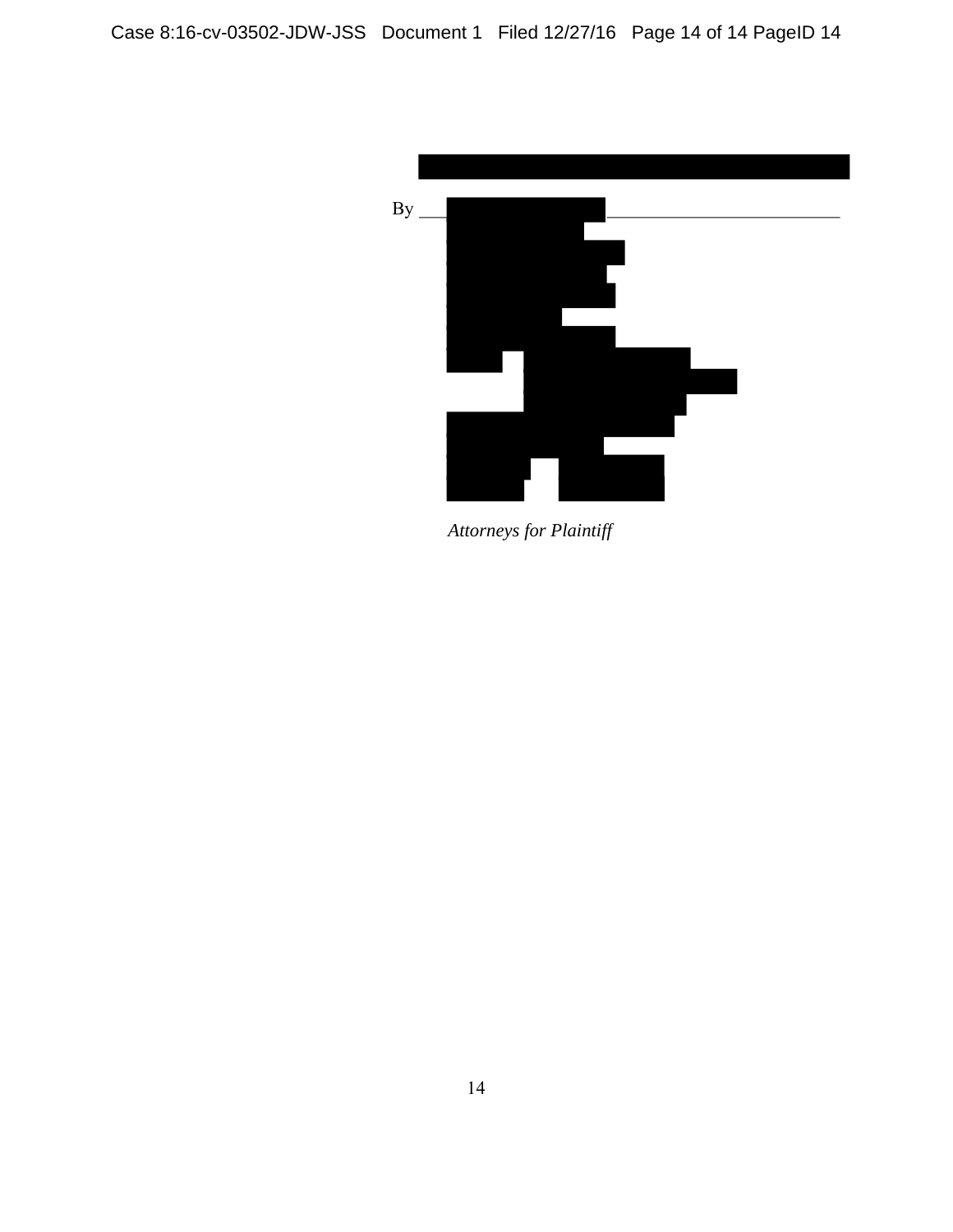## $_{\rm JS~44~(Rev.~07/16)}$ Gase<sub>v</sub>&.1b6y@vr03502-JDW-JSS **Documer0VHR SHEdE112/27/16** Page 1 of 2 PageID 15

The JS 44 civil cover sheet and the information contained herein neither replace nor supplement the filing and service of pleadings or other papers as required by law, except as provided by local rules of court. This form,

# **I.** (a) PLAINTIFFS SARAH ANN GILMAN

#### DEFENDANTS JOHNSON & JOHNSON, and ETHICON, INC.

| (b)                                                                                                                                                                                                                                                                                                                       | County of Residence of First Listed Plaintiff Pasco<br>(EXCEPT IN U.S. PLAINTIFF CASES)                                                                                                                                                                                              |                                                                                                                                                                                                                                                                 | NOTE:                                                                                                                                                                                                                                                                           | County of Residence of First Listed Defendant<br>(IN U.S. PLAINTIFF CASES ONLY)<br>IN LAND CONDEMNATION CASES, USE THE LOCATION OF                                                                                                                    |                                                                                                                                                                                                                                                                                                                                             |  |
|---------------------------------------------------------------------------------------------------------------------------------------------------------------------------------------------------------------------------------------------------------------------------------------------------------------------------|--------------------------------------------------------------------------------------------------------------------------------------------------------------------------------------------------------------------------------------------------------------------------------------|-----------------------------------------------------------------------------------------------------------------------------------------------------------------------------------------------------------------------------------------------------------------|---------------------------------------------------------------------------------------------------------------------------------------------------------------------------------------------------------------------------------------------------------------------------------|-------------------------------------------------------------------------------------------------------------------------------------------------------------------------------------------------------------------------------------------------------|---------------------------------------------------------------------------------------------------------------------------------------------------------------------------------------------------------------------------------------------------------------------------------------------------------------------------------------------|--|
| (c)                                                                                                                                                                                                                                                                                                                       | Attorneys (Firm Name, Address, and Telephone Number)                                                                                                                                                                                                                                 |                                                                                                                                                                                                                                                                 | Attorneys (If Known)                                                                                                                                                                                                                                                            | THE TRACT OF LAND INVOLVED.                                                                                                                                                                                                                           |                                                                                                                                                                                                                                                                                                                                             |  |
|                                                                                                                                                                                                                                                                                                                           |                                                                                                                                                                                                                                                                                      |                                                                                                                                                                                                                                                                 |                                                                                                                                                                                                                                                                                 |                                                                                                                                                                                                                                                       |                                                                                                                                                                                                                                                                                                                                             |  |
|                                                                                                                                                                                                                                                                                                                           |                                                                                                                                                                                                                                                                                      |                                                                                                                                                                                                                                                                 |                                                                                                                                                                                                                                                                                 |                                                                                                                                                                                                                                                       |                                                                                                                                                                                                                                                                                                                                             |  |
|                                                                                                                                                                                                                                                                                                                           |                                                                                                                                                                                                                                                                                      |                                                                                                                                                                                                                                                                 | (d) Check County Where Action Arose: $\Box$ MIAMI-DADE $\Box$ MONROE $\Box$ BROWARD $\cancel{D}$ PALM BEACH $\Box$ MARTIN $\Box$ ST. LUCIE $\Box$ INDIAN RIVER $\Box$ OKEECHOBEE $\Box$ HIGHLANDS                                                                               |                                                                                                                                                                                                                                                       |                                                                                                                                                                                                                                                                                                                                             |  |
| <b>II. BASIS OF JURISDICTION</b>                                                                                                                                                                                                                                                                                          |                                                                                                                                                                                                                                                                                      | (Place an "X" in One Box Only)                                                                                                                                                                                                                                  |                                                                                                                                                                                                                                                                                 |                                                                                                                                                                                                                                                       | <b>III. CITIZENSHIP OF PRINCIPAL PARTIES</b> (Place an "X" in One Box for Plaintiff)                                                                                                                                                                                                                                                        |  |
| $\Box$ 1 U.S. Government<br>Plaintiff                                                                                                                                                                                                                                                                                     | $\Box$ <sup>3</sup><br>(U.S. Government Not a Party)                                                                                                                                                                                                                                 | Federal Question                                                                                                                                                                                                                                                | (For Diversity Cases Only)<br>PTF<br>Citizen of This State<br>$\sqrt{1}$                                                                                                                                                                                                        | <b>DEF</b><br>$\Box$ 1<br>Incorporated or Principal Place<br>of Business In This State                                                                                                                                                                | and One Box for Defendant)<br>DEF<br>PTF<br>$\Box$ 4<br>$\Box$ 4                                                                                                                                                                                                                                                                            |  |
| $\Box$ 2 U.S. Government<br>Defendant                                                                                                                                                                                                                                                                                     | $\mathbb{Z}$ <sup>4</sup>                                                                                                                                                                                                                                                            | Diversity<br>(Indicate Citizenship of Parties in Item III)                                                                                                                                                                                                      | Citizen of Another State<br>$\Box$ 2                                                                                                                                                                                                                                            | Incorporated and Principal Place<br>$\Box$ 2<br>of Business In Another State                                                                                                                                                                          | $\sqrt{2}$ 5<br>$\Box$ 5                                                                                                                                                                                                                                                                                                                    |  |
|                                                                                                                                                                                                                                                                                                                           |                                                                                                                                                                                                                                                                                      |                                                                                                                                                                                                                                                                 | Citizen or Subject of a<br>$\Box$ 3<br>Foreign Country                                                                                                                                                                                                                          | 3 Foreign Nation<br>$\Box$                                                                                                                                                                                                                            | $\Box$ 6<br>$\Box$ 6                                                                                                                                                                                                                                                                                                                        |  |
| IV. NATURE OF SUIT (Place an "X" in One Box Only)<br><b>CONTRACT</b>                                                                                                                                                                                                                                                      |                                                                                                                                                                                                                                                                                      | <b>TORTS</b>                                                                                                                                                                                                                                                    | <b>FORFEITURE/PENALTY</b>                                                                                                                                                                                                                                                       | <b>BANKRUPTCY</b>                                                                                                                                                                                                                                     | <b>OTHER STATUTES</b>                                                                                                                                                                                                                                                                                                                       |  |
| $\Box$ 110 Insurance<br>$\Box$ 120 Marine<br>$\Box$ 130 Miller Act<br>$\Box$ 140 Negotiable Instrument<br>$\Box$ 150 Recovery of Overpayment<br>& Enforcement of Judgment<br>151 Medicare Act<br>$\Box$ 152 Recovery of Defaulted<br><b>Student Loans</b>                                                                 | PERSONAL INJURY<br>$\Box$ 310 Airplane<br>$\Box$ 315 Airplane Product<br>Liability<br>$\Box$ 320 Assault, Libel &<br>Slander<br>$\Box$ 330 Federal Employers'<br>Liability<br>$\Box$ 340 Marine                                                                                      | PERSONAL INJURY<br>365 Personal Injury -<br>Product Liability<br>$\Box$ 367 Health Care/<br>Pharmaceutical<br>Personal Injury<br>Product Liability<br>$\Box$ 368 Asbestos Personal<br><b>Injury Product</b>                                                     | □ 625 Drug Related Seizure<br>of Property 21 USC 881<br>$\Box$ 690 Other                                                                                                                                                                                                        | $\Box$ 422 Appeal 28 USC 158<br>$\Box$ 423 Withdrawal<br>28 USC 157<br><b>PROPERTY RIGHTS</b><br>$\Box$ 820 Copyrights<br>$\Box$ 830 Patent<br>$\Box$ 840 Trademark                                                                                   | $\Box$ 375 False Claims Act<br>$\Box$ 376 Qui Tam (31 USC)<br>3729(a)<br>400 State Reapportionment<br>$\Box$ 410 Antitrust<br>430 Banks and Banking<br>□<br>П<br>450 Commerce<br>$\Box$ 460 Deportation<br>470 Racketeer Influenced and<br>ப                                                                                                |  |
| (Excl. Veterans)<br>$\Box$ 153 Recovery of Overpayment<br>of Veteran's Benefits<br>160 Stockholders' Suits<br>190 Other Contract<br>195 Contract Product Liability<br>$\Box$ 196 Franchise<br><b>REAL PROPERTY</b><br>$\Box$ 210 Land Condemnation<br>$\Box$ 220 Foreclosure                                              | $\Box$ 345 Marine Product<br>Liability<br>350 Motor Vehicle<br>$\Box$ 355 Motor Vehicle<br>Product Liability<br>$\Box$ 360 Other Personal<br>Injury<br>$\Box$ 362 Personal Injury -<br>Med. Malpractice<br><b>CIVIL RIGHTS</b><br>$\Box$ 440 Other Civil Rights<br>$\Box$ 441 Voting | Liability<br>$\Box$ 370 Other Fraud<br>$\Box$ 371 Truth in Lending<br>$\Box$ 380 Other Personal<br><b>Property Damage</b><br>$\Box$ 385 Property Damage<br>Product Liability<br><b>PRISONER PETITIONS</b><br><b>Habeas Corpus:</b><br>$\Box$ 463 Alien Detainee | <b>LABOR</b><br><b>PERSONAL PROPERTY</b> □ 710 Fair Labor Standards<br>Act<br>$\Box$ 720 Labor/Mgmt. Relations<br>$\Box$ 740 Railway Labor Act<br>$\Box$ 751 Family and Medical<br>Leave Act<br>$\Box$ 790 Other Labor Litigation<br>$\Box$ 791 Empl. Ret. Inc.<br>Security Act | <b>SOCIAL SECURITY</b><br>$\Box$ 861 HIA (1395ff)<br>$\Box$ 862 Black Lung (923)<br>$\Box$ 863 DIWC/DIWW (405(g))<br>$\Box$ 864 SSID Title XVI<br>$\Box$ 865 RSI (405(g))<br><b>FEDERAL TAX SUITS</b><br>□ 870 Taxes (U.S. Plaintiff<br>or Defendant) | Corrupt Organizations<br>$\Box$ 480 Consumer Credit<br>□<br>490 Cable/Sat TV<br>П<br>850 Securities/Commodities/<br>Exchange<br>890 Other Statutory Actions<br>⊔<br>891 Agricultural Acts<br>П<br>893 Environmental Matters<br>П<br>□<br>895 Freedom of Information<br>Act<br>$\Box$ 896 Arbitration<br>$\Box$ 899 Administrative Procedure |  |
| $\Box$ 230 Rent Lease & Ejectment<br>$\Box$ 240 Torts to Land                                                                                                                                                                                                                                                             | 442 Employment<br>$\square$ 443 Housing/<br>Accommodations                                                                                                                                                                                                                           | 510 Motions to Vacate<br>Sentence<br>$\Box$<br>Other:                                                                                                                                                                                                           |                                                                                                                                                                                                                                                                                 | $\square_{\text{USC}}^{871}$ IRS—Third Party 26                                                                                                                                                                                                       | Act/Review or Appeal of<br><b>Agency Decision</b>                                                                                                                                                                                                                                                                                           |  |
| $\Box$ 245 Tort Product Liability                                                                                                                                                                                                                                                                                         | $\Box$ 445 Amer. w/Disabilities - $\Box$ 530 General                                                                                                                                                                                                                                 |                                                                                                                                                                                                                                                                 | <b>IMMIGRATION</b>                                                                                                                                                                                                                                                              |                                                                                                                                                                                                                                                       | 950 Constitutionality of State<br>□                                                                                                                                                                                                                                                                                                         |  |
| $\Box$ 290 All Other Real Property                                                                                                                                                                                                                                                                                        | Employment<br>Other<br>$\Box$ 448 Education                                                                                                                                                                                                                                          | $\Box$ 535 Death Penalty<br>$\Box$ 446 Amer. w/Disabilities - $\Box$ 540 Mandamus & Other<br>$\Box$ 550 Civil Rights<br>555 Prison Condition<br>560 Civil Detainee -<br>Conditions of<br>Confinement                                                            | $\Box$ 462 Naturalization Application<br>$\Box$ 465 Other Immigration<br>Actions                                                                                                                                                                                                |                                                                                                                                                                                                                                                       | <b>Statutes</b>                                                                                                                                                                                                                                                                                                                             |  |
| V. ORIGIN<br>$\mathcal{I}$ 1<br>Original<br>2<br>□<br>Proceeding<br>Court                                                                                                                                                                                                                                                 | (Place an "X" in One Box Only)<br>$\Box$ 3 Re-filed<br>Removed<br>$\Box$<br>4<br>from State<br>(See VI<br>below)                                                                                                                                                                     | 5<br>Reinstated<br>П<br>another district<br>(specify)<br>Reopened                                                                                                                                                                                               | ப<br>6 Multidistrict<br>Transferred from<br>Litigation<br>Transfer                                                                                                                                                                                                              | П<br>7<br>Appeal to<br>$\Box$ 8<br>District Judge<br>from Magistrate<br>Judgment                                                                                                                                                                      | Remanded from<br>9<br>ப<br>$\label{thm:multi-distr} \text{Multidistrict}$<br>Appellate Court<br>Litigation<br>- Direct<br>File                                                                                                                                                                                                              |  |
| VI. RELATED/                                                                                                                                                                                                                                                                                                              | (See instructions): a) Re-filed Case                                                                                                                                                                                                                                                 | $\Box$ YES ØNO                                                                                                                                                                                                                                                  | b) Related Cases                                                                                                                                                                                                                                                                | $\Box$ YES ØNO                                                                                                                                                                                                                                        |                                                                                                                                                                                                                                                                                                                                             |  |
| <b>RE-FILED CASE(S)</b><br><b>JUDGE:</b><br><b>DOCKET NUMBER:</b>                                                                                                                                                                                                                                                         |                                                                                                                                                                                                                                                                                      |                                                                                                                                                                                                                                                                 |                                                                                                                                                                                                                                                                                 |                                                                                                                                                                                                                                                       |                                                                                                                                                                                                                                                                                                                                             |  |
| Cite the U.S. Civil Statute under which you are filing and Write a Brief Statement of Cause (Do not cite jurisdictional statutes unless diversity):<br>28 U.S.C. Sec 1332 / Personal Injury/Product Liability<br><b>VII. CAUSE OF ACTION</b><br>LENGTH OF TRIAL via<br>days estimated (for both sides to try entire case) |                                                                                                                                                                                                                                                                                      |                                                                                                                                                                                                                                                                 |                                                                                                                                                                                                                                                                                 |                                                                                                                                                                                                                                                       |                                                                                                                                                                                                                                                                                                                                             |  |
| VIII. REQUESTED IN                                                                                                                                                                                                                                                                                                        |                                                                                                                                                                                                                                                                                      | CHECK IF THIS IS A CLASS ACTION                                                                                                                                                                                                                                 |                                                                                                                                                                                                                                                                                 |                                                                                                                                                                                                                                                       |                                                                                                                                                                                                                                                                                                                                             |  |
| <b>COMPLAINT:</b>                                                                                                                                                                                                                                                                                                         | UNDER F.R.C.P. 23                                                                                                                                                                                                                                                                    |                                                                                                                                                                                                                                                                 | <b>DEMAND \$</b> > 75,000.00                                                                                                                                                                                                                                                    |                                                                                                                                                                                                                                                       | CHECK YES only if demanded in complaint:                                                                                                                                                                                                                                                                                                    |  |
| ABOVE INFORMATION IS TRUE & CORRECT TO THE BEST OF MY KNOWLEDGE                                                                                                                                                                                                                                                           |                                                                                                                                                                                                                                                                                      |                                                                                                                                                                                                                                                                 |                                                                                                                                                                                                                                                                                 | <b>JURY DEMAND:</b>                                                                                                                                                                                                                                   | <b>⊘</b> Yes<br>$\square$ No                                                                                                                                                                                                                                                                                                                |  |
| <b>DATE</b><br>December 22, 2016                                                                                                                                                                                                                                                                                          |                                                                                                                                                                                                                                                                                      | /S/                                                                                                                                                                                                                                                             | SIGNATURE OF ATTORNEY OF RECORD                                                                                                                                                                                                                                                 |                                                                                                                                                                                                                                                       |                                                                                                                                                                                                                                                                                                                                             |  |
| FOR OFFICE USE ONLY<br><b>RECEIPT#</b>                                                                                                                                                                                                                                                                                    | <b>AMOUNT</b><br><b>IFP</b>                                                                                                                                                                                                                                                          | <b>JUDGE</b>                                                                                                                                                                                                                                                    |                                                                                                                                                                                                                                                                                 | <b>MAG JUDGE</b>                                                                                                                                                                                                                                      |                                                                                                                                                                                                                                                                                                                                             |  |